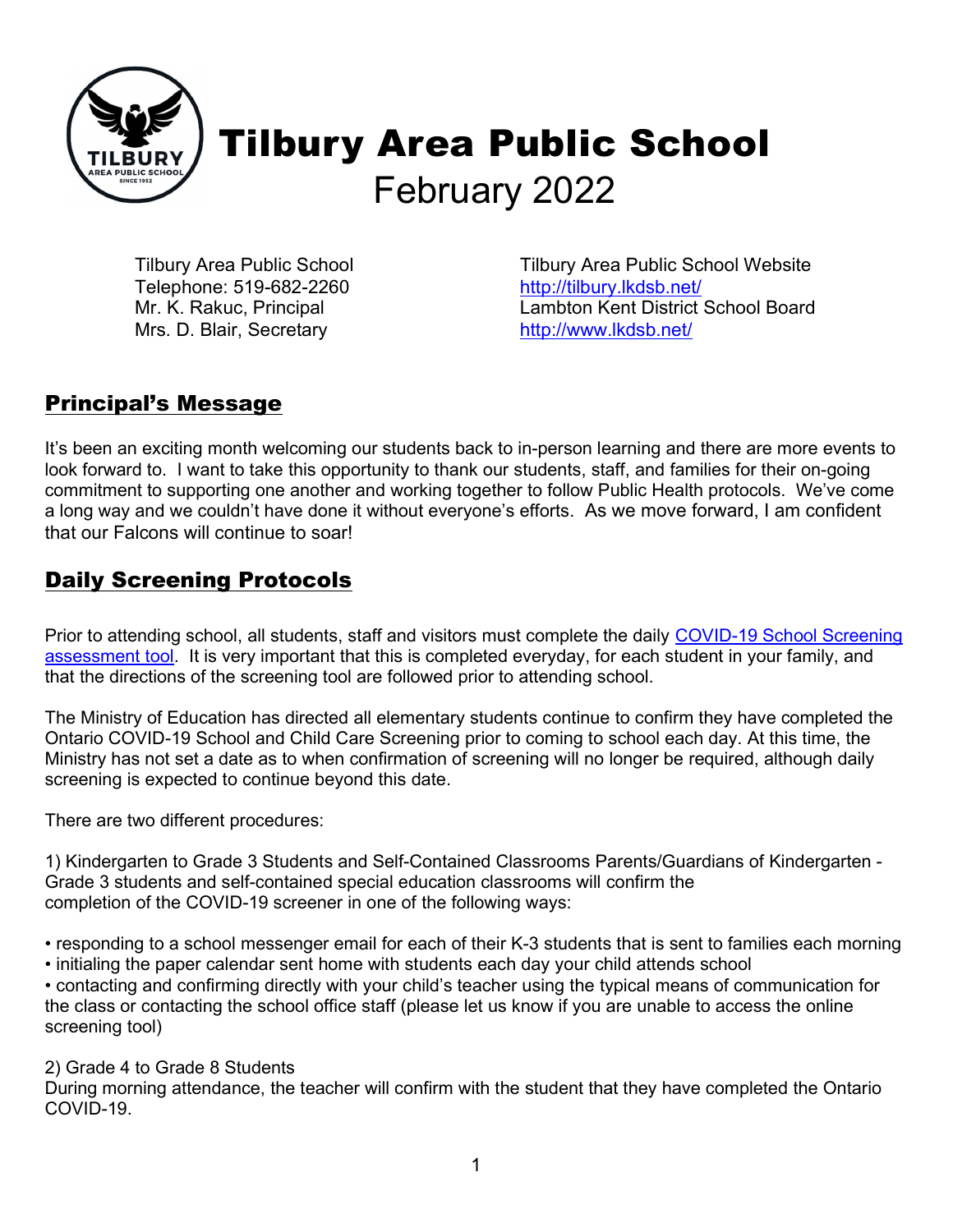# Scholastic Virtual Book Fair

Ready, set, read! Our school is hosting a virtual Scholastic Book Fair from February 7<sup>th</sup> to February 20<sup>th</sup>. Books can be ordered online using the link below with delivery to the school.

https://virtualbookfairs.scholastic.ca/pages/5173419

# Black History/African Heritage Month

The Lambton Kent District School Board (LKDSB) acknowledges the ongoing impacts of anti-Black racism in our communities, which cause harm, trauma, violence and the loss of Black lives. We know that the intersections of racism and other social and institutional inequalities result in the ongoing oppression and marginalization of the Black community.

As we approach Black History/African Heritage Month in February, the Lambton Kent District School Board (LKDSB) is committed to recognizing the historically erased role of Black Canadians in our history and society.

# Grade 8 Graduation Photographs

We are excited about recognizing this year's TAPS graduates! Graduation photographs are scheduled to take place at the school during the school day on Thursday, February 3<sup>rd</sup>. Should buses be cancelled on this day due to inclement weather, photographs will be postponed and an alternative date will be shared.

#### UPDATES - Looking Ahead

There are a few items to keep in mind as we look ahead:

- at this time, our upcoming Pizza Days are on-hold; please stay tuned for updates as to when these will resume – any existing orders will be carried forward
- milk sales are continuing during both lunches
- $\bullet$  for those celebrating, Valentine's Day is on Monday, February 14<sup>th</sup> and students are encouraged to wear pink and/or red
- students are also able to distribute Valentine's Day cards to members of their classroom cohorts, however, snacks and treats cannot be shared at this time (participation is voluntary)
- **•** report cards are being sent home with students on Friday, February 18<sup>th</sup>
- Monday, February 21<sup>st</sup> is Family Day and there are no classes for students
- as winter weather continues, please remind students to dress appropriately for weather conditions
- in the event of inclement weather, please check www.schoolbusinfo.com and www.lkdsb.net for important updates and information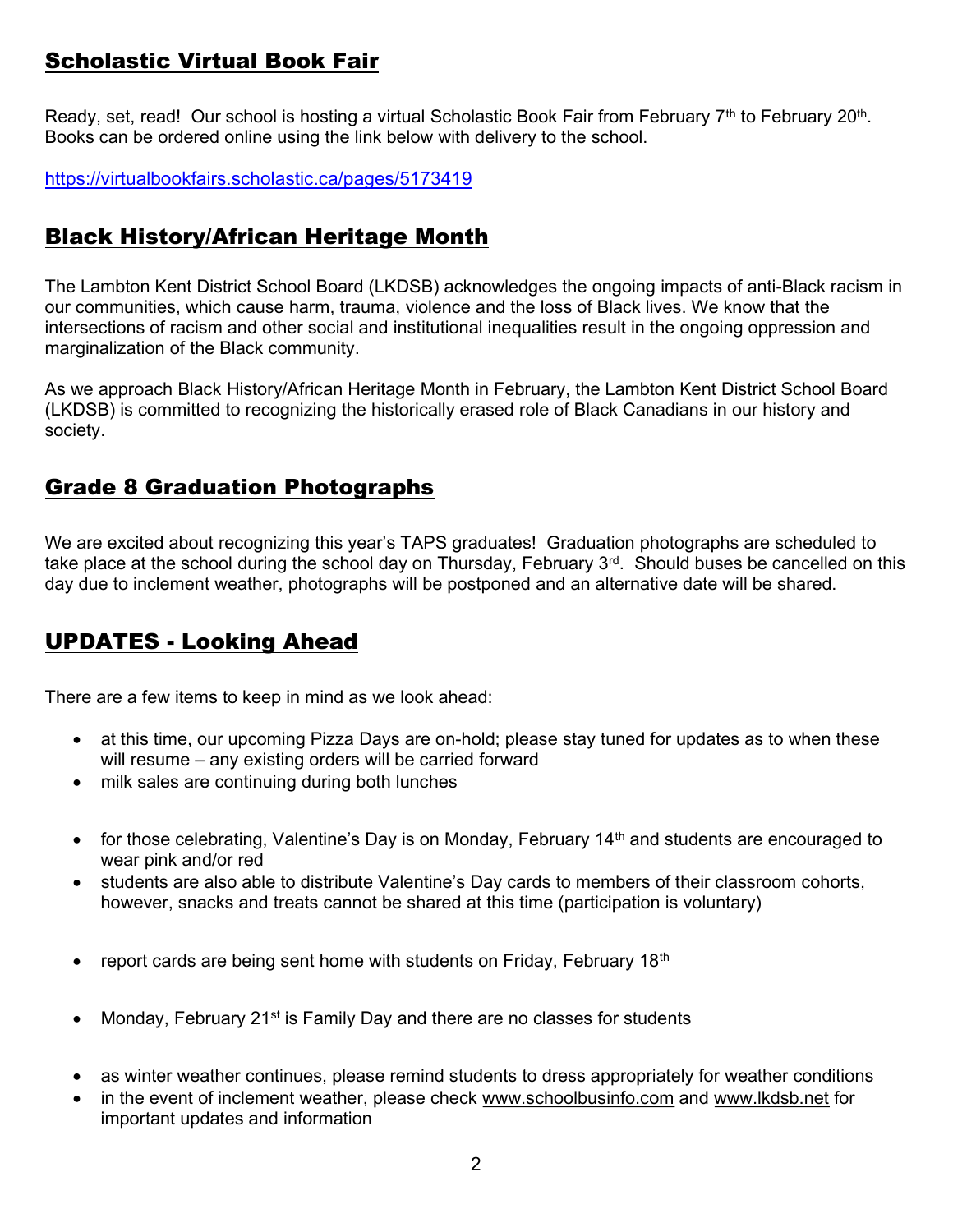# Parent Council

Are you interested in joining the school's Parent Council? Our next TAPS Parent Council Meeting is scheduled for Wednesday, March  $9<sup>th</sup>$ , 2022 at 6:30pm. At this time, this meeting will be held virtually. Please email the principal at krzysztof.rakuc@lkdsb.net if you are interested for further details. Everyone is welcome to attend!

#### Kindergarten Registration 2022-2023

Thank you for your support registering new kindergarten students. If you have questions or still need to register, please contact the school office.

#### Playground Closed for the Winter season

Please be aware that during the winter season, the playground equipment is closed during school time and after hours. The following winter conditions can make equipment unsafe for use:

Freezing temperatures – At temperatures below 0 C, very few types of protective ground surfacing remain resilient enough to offer any degree of protection to a falling child – regardless of depth. If the ground cover is frozen, the play equipment is NOT safe for use.

Snow build-up – Snow can cause two problems on a play structure – firstly, it can make play surfaces very slippery; secondly, it can create suffocation hazards if the openings at the end of tube slides or similar structures become closed in by drifting snow.

Ice or freezing rain – As noted above, ice or freezing rain can make play surfaces, hand grips and stairways very slippery, increasing the risk of slip and fall injuries.

Clothing – Winter clothing is much different than normal clothing. Synthetic materials, such as nylon, reduce sliding resistance, particularly on plastic slide beds. This can increase the travel speed on this equipment to a dangerous level, and if combined with frozen ground cover, as described above, can increase the chance of injury. Winter clothing is also very bulky and is more likely to have drawstrings or hooks and clips which can become entangled in components of the equipment.

#### Information Regarding Children's Mental Health

Student mental health continues to be a top priority. Students and/or parents/guardians should contact the school if supports are required. Visit the LKDSB Mental Health & Well-Being website or access:

- Kids Help Phone, which offers 24/7 counselling and referral services across the province. To use this free resource, children can call 1-800-668-6868, or text CONNECT to 686868.
- School Mental Health Ontario also has a number of great resources for students, parents and families on their website at https://smho-smso.ca/.